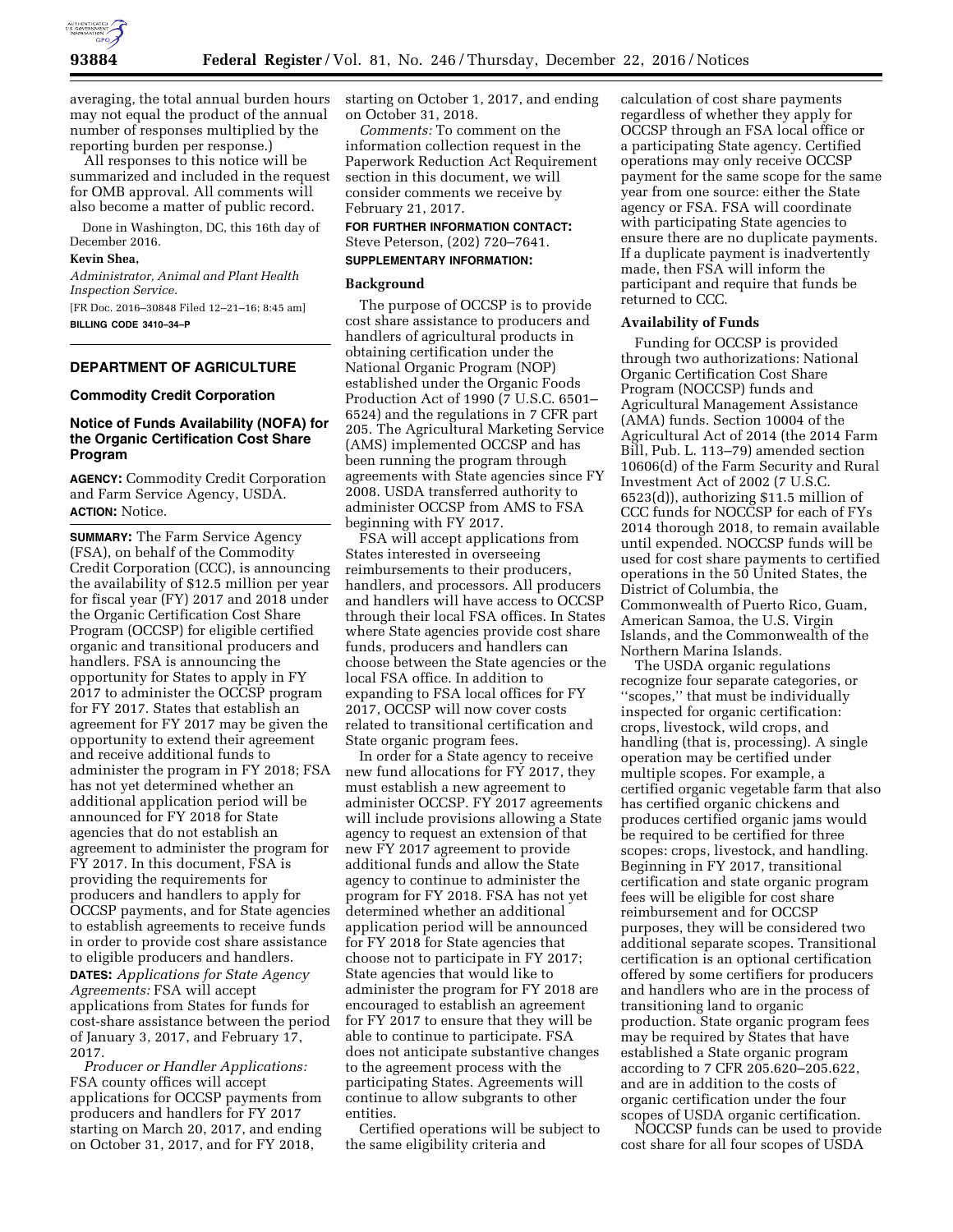organic certification (that is, crops, wild crops, livestock, and handling) and the two additional scopes of transitional certification and State organic program fees.

In addition to the NOCCSP funds, Section 1609 of the 2014 Farm Bill made a minor technical correction to the AMA authorizing language codified at 7 U.S.C. 1524, but did not change the amount authorized, which is \$1 million. AMA funds may be used only for cost share payments for organic certification for the three scopes of crops, wild crops, and livestock, and are specifically targeted to the following 16 States:

- Connecticut,
- Delaware,
- Hawaii,
- Maryland,
- Massachusetts,
- Maine,
- Nevada,
- New Hampshire,
- New Jersey,
- New York,
- Pennsylvania,
- Rhode Island,
- Utah,
- Vermont,
- West Virginia, and
- Wyoming.

Sequestration will apply to the total amount of funding available for OCCSP for FYs 2017 and 2018, if required by law.

#### **Cost Share Payments**

As required by law (7 U.S.C. 6523(b)), the cost share payments cannot exceed 75 percent of eligible costs incurred, up to a maximum of \$750 for each producer or handler. FSA will calculate 75 percent of the allowable costs incurred by an eligible operation, not to exceed a maximum of \$750 per certification scope. Cost share assistance will be provided for allowable costs paid by the eligible operation during the same FY for which the OCCSP payment is being requested. Cost share assistance will be provided on a first come, first served basis, until all available funds are obligated for each FY. Applications received after all funds are obligated will not be paid. Allowable costs include:

• Application fees;

• Inspection fees, including travel costs and per diem for organic inspectors;

• USDA organic certification costs, including fees necessary to access international markets with which AMS has equivalency agreements or arrangements;

- Transitional certification costs;
- State organic program fees;
- User fees or sale assessments; and
- Postage.
- Unallowable costs include:

• Inspections due to violations of USDA organic regulations, or State organic program or transitional certification program requirements;

• Costs related to non-USDA organic certifications;

• Costs related to any other labeling program;

- Materials, supplies, & equipment;
- Late fees
- Membership fees; and • Consultant fees.

# **Eligible Producers and Handlers**

To be eligible for OCCSP payments, a producer or handler must both:

• Possess USDA organic certification or transitional certification at the time of application; and

• Have paid fees or expenses related to its initial certification or renewal of its certification from a certifying agent.

Operations with suspended, revoked, or withdrawn certifications at the time of application are ineligible for cost share reimbursement. OCCSP is open to producers and handlers in the 50 United States, the District of Columbia, the Commonwealth of Puerto Rico, Guam, American Samoa, the U.S. Virgin Islands, and the Commonwealth of the Northern Mariana Islands.

### **How To Submit the Application**

#### **State Agencies**

State agencies must have an agreement in place to participate in OCCSP. State agencies with funds remaining from an agreement from a previous FY may continue to administer the program with those funds under the terms of their existing agreement. To receive new fund allocations to provide cost share assistance for FY 2017, State agencies must complete an Application for Federal Assistance (Standard Form 424), and enter into a grant agreement with FSA. State agencies must submit the Application for Federal Assistance (Standard Form 424) electronically via *Grants.gov*, the Federal grants Web site, at *[http://www.grants.gov.](http://www.grants.gov)* For information on how to use Grants.Gov, please consult *[http://www.grants.gov/](http://www.grants.gov/GetRegistered)  [GetRegistered.](http://www.grants.gov/GetRegistered)* Grant agreements will be sent by FSA to participating State agencies via express mail. The grant agreement must be signed by an official who has authority to apply for Federal assistance, and must be postmarked no later than February 17, 2017. Upon receipt of complete applications, FSA may begin reviewing the applications and may make awards prior to this deadline. Pending fund availability, applications received after this date may be considered.

Agreements for FY 2017 will include provisions to allow modification of the agreement to also cover a period of performance for FY 2018. At this time, FSA has not determined whether an additional application period will be announced for FY 2018 for State Agencies that do not establish an agreement to administer the program for FY 2017.

## **Producers and Handlers**

Certified operations may apply for OCCSP payments through FSA local offices or through a State agency (or authorized subgrantee) if their State has established an agreement to administer OCCSP. For a producer or handler to apply for OCCSP through FSA, each applicant must submit a complete application, either in person or by mail, to any FSA county office. Additional options for producers or handlers to submit their application may be available at *[http://www.fsa.usda.gov/](http://www.fsa.usda.gov/programs-and-services/occsp)  [programs-and-services/occsp.](http://www.fsa.usda.gov/programs-and-services/occsp)* A complete application includes the following documentation:

• Form CCC–884—Organic Certification Cost Share Program, available online at *[http://](http://www.fsa.usda.gov/programs-and-services/occsp) [www.fsa.usda.gov/programs-and](http://www.fsa.usda.gov/programs-and-services/occsp)[services/occsp](http://www.fsa.usda.gov/programs-and-services/occsp)* or at any FSA county office;

• Proof of USDA organic certification or transitional certification;

• Itemized invoice showing expenses paid to a third-party certifying agency for certification services during the FY in which the application is submitted; and

• AD–2047, if not previously provided.

Producers or handlers may be required to provide additional documentation to FSA if necessary to verify eligibility or issue payment.

FSA's application period begins on March 20, 2017, for FY 2017 and begins on October 1, 2017, for FY 2018, and ends on October 31 of each year or when there is no more available funding, whichever comes first.

Participating State agencies will establish their own application process and deadlines for producers and handlers, as specified in their grant agreements, and eligible operations must submit an application package according to the instructions provided by the State agency. A list of participating States will be available at *[http://www.fsa.usda.gov/programs-and](http://www.fsa.usda.gov/programs-and-services/occsp)[services/occsp.](http://www.fsa.usda.gov/programs-and-services/occsp)* 

#### **Definitions**

For this NOFA, new or revised definitions include the following: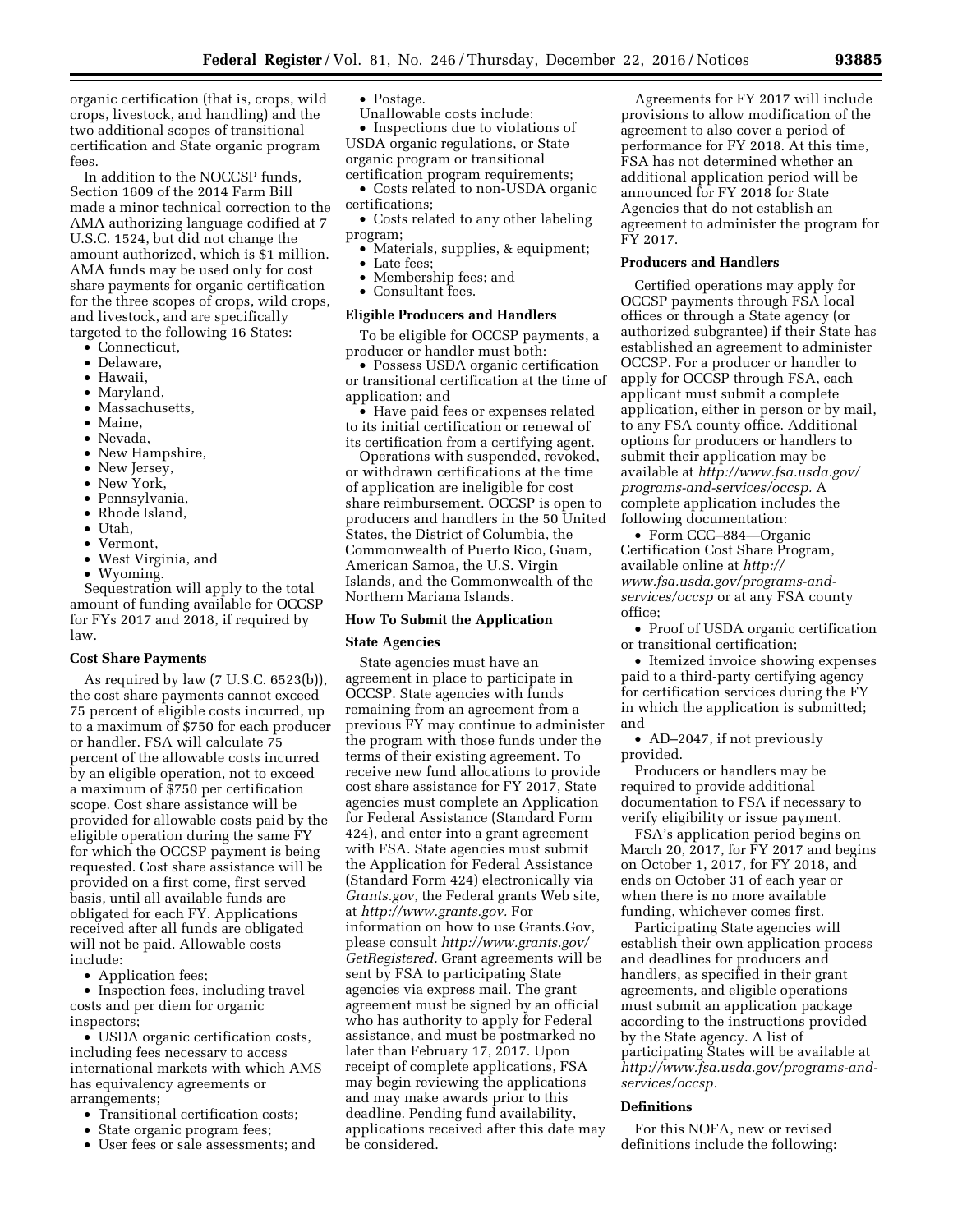*Certified operation* means a producer or handler that has obtained USDA organic certification or transitional certification.

*State Agency* means the agency, commission, or department of a State government, the District of Columbia, the Commonwealth of Puerto Rico, Guam, American Samoa, the U.S. Virgin Islands, or the Commonwealth of the Northern Marian Islands, authorized by the State to administer OCCSP.

*Transitional certification* means a determination made by a certifying agent that a production or handling operation is in compliance with the requirements of a transitional certification program.

*USDA organic certification* means a determination made by a certifying agent that a production or handling operation is in compliance with Organic Foods Production Act of 1990 (7 U.S.C. 6501–6522) and the regulations in 7 CFR part 205, which is documented by a certificate of organic operation.

The following definitions from the regulations of 7 CFR 205.2 also apply to this NOFA: "certifying agent," "crop," ''handler,'' ''inspection,'' ''inspector,'' ''labeling,'' ''livestock,'' ''organic,'' ''organic production,'' ''processing,'' ''producer,'' ''State certifying agent,'' ''State organic program,'' and ''wild crop.''

# **Participating State Agency Reporting Requirements**

Twice a year, each participating State agency must provide FSA with a Federal Financial Report (form SF–425) along with a spreadsheet of Operations Reimbursed, which will list the producers and handlers receiving cost share payments within the reporting period. The semi-annual reports are due to FSA on November 30 and May 30 of each year. Once a year, each participating State agency will need to provide FSA with a narrative report to describe program activities and any subrecipients. The annual reports are due to FSA on November 30 of each year.

# **Other Provisions**

Persons and legal entities who file an application with FSA have the right to an administrative review of any FSA adverse decision with respect to the application under the appeals procedures at 7 CFR parts 780 and 11. FSA program requirements and determinations that are not in response to, or result from, an individual disputable set of facts in an individual participant's application for assistance are not matters that can be appealed.

*A producer or handler may file an application with an FSA county office after the OCCSP application deadline, and in such case the application will be considered a request to waive the deadline. The Deputy Administrator has the discretion and authority to consider the case and waive or modify application deadlines and other requirements or program provisions not specified in law, in cases where the Deputy Administrator determines it is equitable to do so and where the Deputy Administrator finds that the lateness or failure to meet such other requirements or program provisions do not adversely affect the operation of OCCSP. Although applicants have a right to a decision on whether they filed applications by the deadline or not, applicants have no right to a decision in response to a request to waive or modify deadlines or program provisions. The Deputy Administrator's refusal to exercise discretion to consider the request will not be considered an adverse decision and is, by itself, not appealable.* 

Persons and legal entities who make applications with State agencies are subject to review rights afforded by the State agency. Participating State agencies that are dissatisfied with any FSA decision relative to a State agency agreement may seek review for programs governed by Federal contracting laws and regulations, appealable under other rules and to other forums, including to the Department's Board of Contract Appeals under 7 CFR part 24.

Offsets, assignments, and debt settlement regulations specified in 7 CFR 1416.9 apply.

Awards to State agencies will be subject to 2 CFR part 200, Uniform Administrative Requirements, Cost Principles, and Audit Requirements for Federal Awards.

# **Paperwork Reduction Act Requirements**

The information collection request for the OCCSP activity is included in the approval of OMB control number, 0581– 0191, and will be moved to FSA. FSA is requesting comments from all interested individuals and organizations on a new information collection request associated with the organic certification cost share program. Producers and handlers will apply for cost share payments, and State Agencies will establish agreements to get funds and to disburse the payments to the qualified producers or handlers.

For the following estimated total annual burden on respondents, the formula used to calculate the total burden hours is the estimated average time per responses multiplied by the estimated total annual of responses.

*Estimate of Respondent Burden:*  Public reporting burden for this collection of information is estimated to average 1.25 hour per response. The average travel time, which is included in the total burden, is estimated to be 1 hour per respondent.

*Type of Respondents:* Individuals and States.

*Estimated Number of Respondents:*  60,336.

*Estimated Number of Responses per Respondent:* 1.002.

*Estimated Total Annual Number of Responses:* 60,504.

*Estimated Average Time per Responses:* 0.995 hours.

*Estimated Total Annual Burden on Respondents:* 60,232 hours.

We are requesting comments on all aspects of this information collection to help us to:

(1) Evaluate whether the collection of information is necessary for the proper performance of the functions of FSA, including whether the information will have practical utility;

(2) Evaluate the accuracy of FSA's estimate of burden including the validity of the methodology and assumptions used;

(3) Enhance the quality, utility, and clarity of the information to be collected;

(4) Minimize the burden of the collection of information on those who are to respond, including through the use of appropriate automated, electronic, mechanical, or other technological collection techniques or other forms of information technology.

All responses to this notice, including name and addresses when provided, will be summarized and included in the request for OMB approval. All comments will also become a matter of public record.

# **Catalog of Federal Domestic Assistance**

The title and number of the Federal assistance program in the Catalog of Federal Domestic Assistance to which this NOFA applies is 10.171, Organic Certification Cost share Program (OCCSP).

### **Environmental Review**

The environmental impacts of this final rule have been considered in a manner consistent with the provisions of the National Environmental Policy Act (NEPA, 42 U.S.C. 4321–4347), the regulations of the Council on Environmental Quality (40 CFR parts 1500–1508), and the FSA regulations for compliance with NEPA (7 CFR part 799). As previously stated, since FY